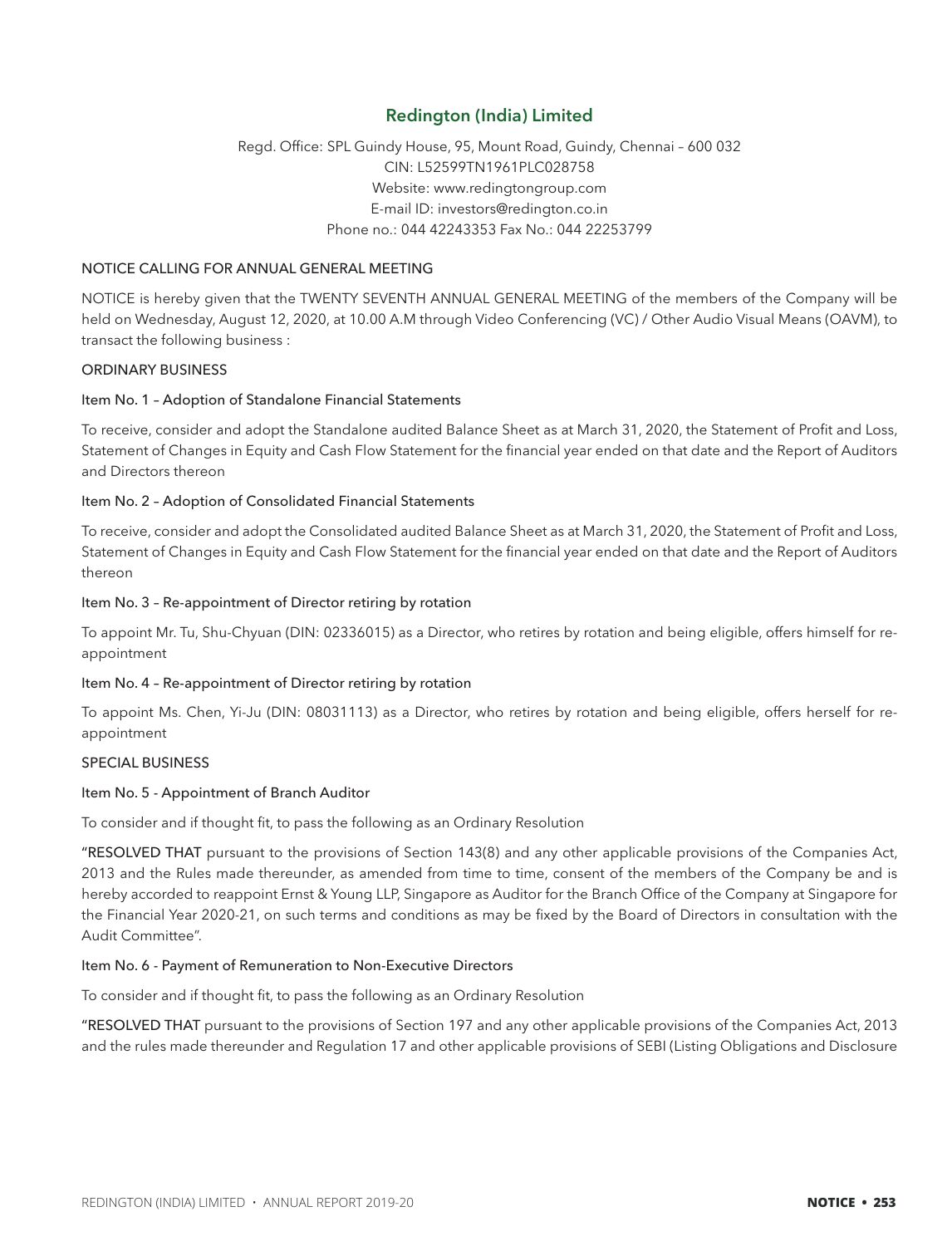

Requirements) Regulations, 2015 as amended from time to time, consent of the members of the Company be and is hereby accorded for payment of remuneration to Non-Executive Directors of the Company, by way of Commission upto a maximum limit of 1% of net profits of the Company computed in accordance with the provisions of Section 198 of the Companies Act, 2013, in addition to sitting fees and reimbursement of expenses for attending the meetings of the Board of Directors or Committees thereof, for a period of five years commencing from financial year ended March 31, 2020, to be divided in such manner as the Board of Directors may determine and deem fit".

> By Order of the Board For Redington (India) Limited

Place : Chennai **M Muthukumarasamy M Muthukumarasamy M Muthukumarasamy M Muthukumarasamy** Date : June 11, 2020 **Company Secretary** 

## Notes:

- 1. The explanatory statement, pursuant to Section 102 of the Companies Act 2013 in respect of the business under item nos. 5 and 6 is attached hereto.
- 2. Pursuant to General Circular numbers 20/2020 dated May 05, 2020 read with 14/2020 dated April 8, 2020, 17/2020 dated April 13, 2020 issued by Ministry of Corporate Affairs (MCA) and Circular number SEBI/HO/CFD/CMD1/CIR/P/2020/79 issued by the Securities Exchange Board of India (SEBI) (hereinafter collectively referred to as "the Circulars"), considering the outbreak of CoVID-19 pandemic, companies are allowed to hold Annual General Meeting (AGM) through VC/OAVM, without requiring mandatory physical presence of members at a common venue. Hence, in compliance with the Circulars, the members can attend and participate in the ensuing AGM through VC/OAVM.
- 3. A member entitled to attend and vote at the AGM is entitled to appoint a proxy to attend and vote on his/her behalf at the AGM, and the proxy need not be a member of the Company. Since this AGM is being held pursuant to the Circulars through VC / OAVM, physical attendance of Members has been dispensed with. Accordingly, the facility for appointment of proxies by the Members will not be available for the AGM and hence the Proxy Form and Attendance Slip are not annexed to this Notice. However, the Body Corporates are entitled to appoint authorised representatives to attend the AGM through VC/OAVM and participate thereat and cast their votes through e-voting. Since the AGM will be held through VC/OAVM, the route map is not annexed to this Notice.
- 4. Participation of members through VC/OAVM will be reckoned for the purpose of ascertainment of quorum under Section 103 of the Companies Act, 2013. All resolutions shall continue to be passed through the facility of e-voting made available for the members.
- 5. Members of the Company under the category of Institutional Shareholders (i.e. other than Individuals, HUF, NRI, etc.) are encouraged to attend and vote at the AGM through VC/OAVM. Members intending to authorize their representatives to participate and vote at the meeting are requested to submit a scanned copy (PDF format) of the relevant Board Resolution / Authorization Letter, etc. together with attested specimen signature(s) of the duly authorised signatory (ies) who is/are authorized to vote, to the Scrutiniser (bhuvana.r@akshayamcorporate.com) with a copy marked to evoting@nsdl.co.in.
- 6. The details pursuant to Regulation 26(4) and 36(3) of the SEBI (Listing Obligations and Disclosure Requirements) Regulations, 2015 and Secretarial Standards – 2 on General Meetings issued by the Institute of Company Secretaries of India, in respect of Directors seeking re-appointment at this AGM is enclosed as Annexure A to this notice.
- 7. As per Regulation 40 of SEBI (Listing Obligations and Disclosure Requirements) Regulations, 2015, as amended, securities of listed companies can be transferred only in dematerialized form with effect from, April 1, 2019, except in case of request received for transmission or transposition of securities. In view of this and to eliminate all risks associated with physical shares and for ease of portfolio management, members holding shares in physical form are requested to consider converting their holdings to dematerialized form. Members can contact the Company's Registrar and Share Transfer Agent, M/s Cameo Corporate Services Limited at their contact given elsewhere in the Notice for assistance in this regard.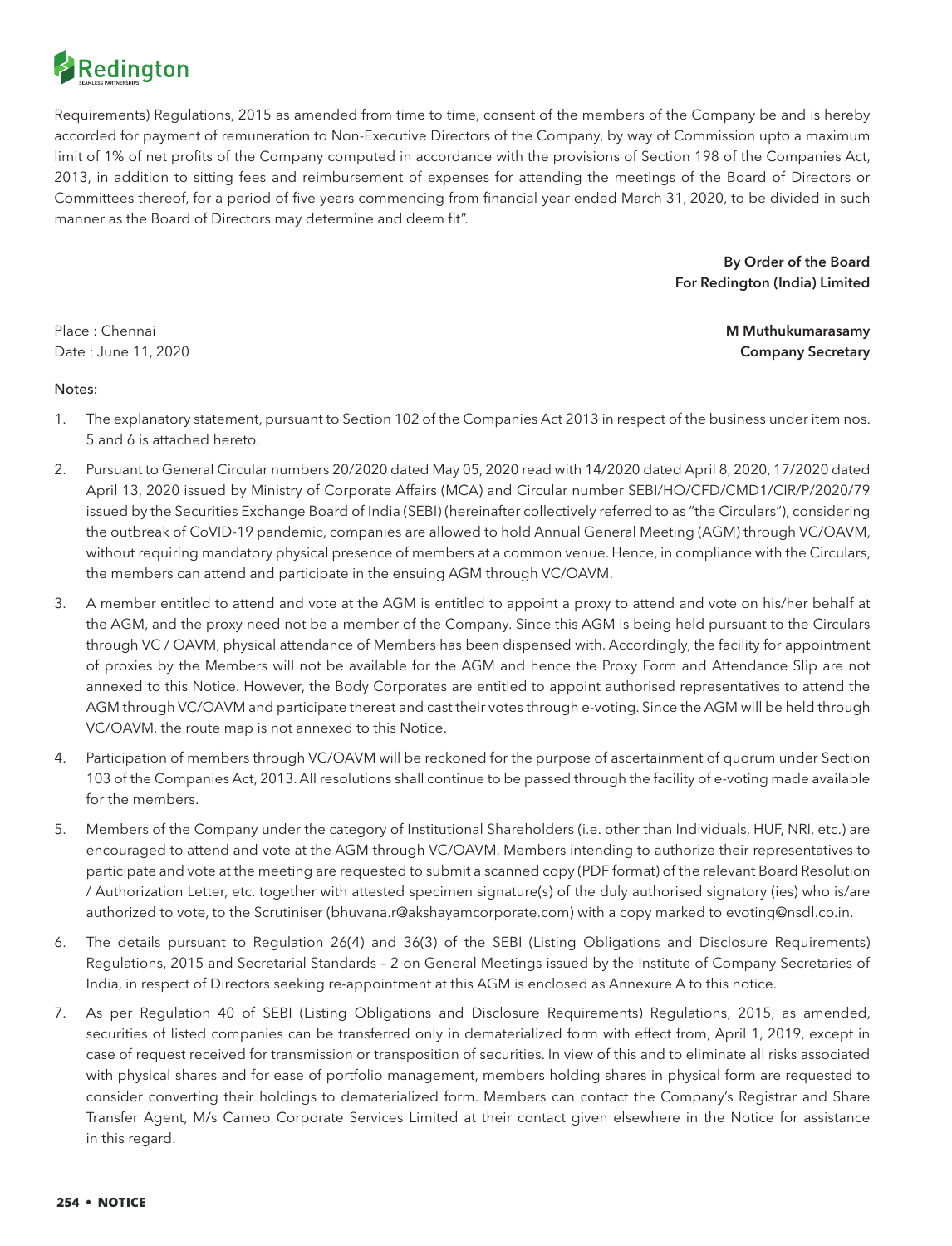- 8. In order to receive the statutory communications on time, the Company requests
	- a. The members who are holding shares in Physical mode to update their valid E-mail ID with the Registrar and Share Transfer Agent of the Company, Cameo Corporate Services Limited at https://investors.cameoindia.com/ and
	- b. The members / beneficial owners holding shares in dematerialized form are requested to update their valid E-mail IDs with the respective depository participants from time to time.
- 9. The members holding shares in physical mode are requested to lodge/notify the communication for change of address, Bank details, ECS details, wherever applicable, mandates (if any) with the Company's Registrar and Share Transfer Agent, Cameo Corporate Services Limited by sending e-mail to investor@cameoindia.com.
- 10. The members / beneficial owners holding shares in electronic form are requested to update user profile details to their depository participants and not to the Company or to the Registrar and Share Transfer Agent of the Company, as the Company is obliged to use only the data provided by the Depositories.
- 11. In case of joint holders, the Member whose name appears as the first holder in the order of names as per the Register of Members of the Company will be entitled to vote at the AGM.
- 12. The registers and other documents as required under statutory regulations, will be made available for inspection to the members, in electronic mode without any fee, during the Annual General meeting.
- 13. The Company has already transferred all shares (in respect of which dividend has not been paid or claimed for seven consecutive years or more) along with unpaid or unclaimed dividend declared for the financial year ended March 31, 2012 and earlier periods to the Investor Education and Protection Fund (IEPF). Members who have so far not claimed or collected their dividends for the said period may claim their dividend and shares from IEPF, by submitting an application in the prescribed form.

 Dividend for the financial year ended March 31, 2013 and shares on which dividend remains unpaid or unclaimed for a continuous period of seven years, become due for transfer to IEPF during FY 2020-21. Members who have not claimed their dividend from the abovementioned year are requested to make their claim to the Company's Registrar & Share Transfer Agent, Cameo Corporate Services Limited.

 Detailed information of Unclaimed Dividend is available on Company's website www.redingtongroup.com/india for the benefit of members.

- 14. In compliance with the Circulars, Notice of the AGM along with the Annual Report 2019-20 is being sent only through electronic mode to those Members whose email addresses are registered with the Depositories/Company's Registrar and Share transfer agent. Members may note that the Notice and Annual Report 2019-20 will also be available on the Company's website www.redingtongroup.com, websites of the Stock Exchanges i.e. BSE Limited and National Stock Exchange of India Limited at www.bseindia.com and www.nseindia.com respectively, and on the website of NSDL https:// www.evoting.nsdl.com
- 15. The Register of Members and Share Transfer Books of the Company will remain closed from Thursday, August 6, 2020 to Wednesday, August 12, 2020 (both days inclusive). A person who is not a member as on the cut-off date (i.e August 5, 2020) should treat this Notice for information purpose only.
- 16. All correspondences with regard to dividends and matters related therewith may be addressed directly to the Company's Registrar and Share Transfer Agent at Cameo Corporate Services Limited at Unit: Redington (India) Limited, Subramanian Building, 5th Floor, No.1, Club House Road, Chennai - 600 002. Contact no: 044 28460390. Email Id: investor@cameoindia.com

## 17. Voting through Electronic means:

 In compliance with the provisions of Section 108 of the Companies Act, 2013, Rule 20 of the Companies (Management and Administration) Rules, 2014 and Regulation 44 of the SEBI (Listing Obligations and Disclosure Requirements) Regulations, 2015 the Company offers remote e-voting facility (e-voting from a place other than venue of the AGM) to all the members of the Company to cast their votes electronically on all the resolutions set forth in the notice. The Company has availed the facilities of National Securities Depository Limited (NSDL) for facilitating e-voting.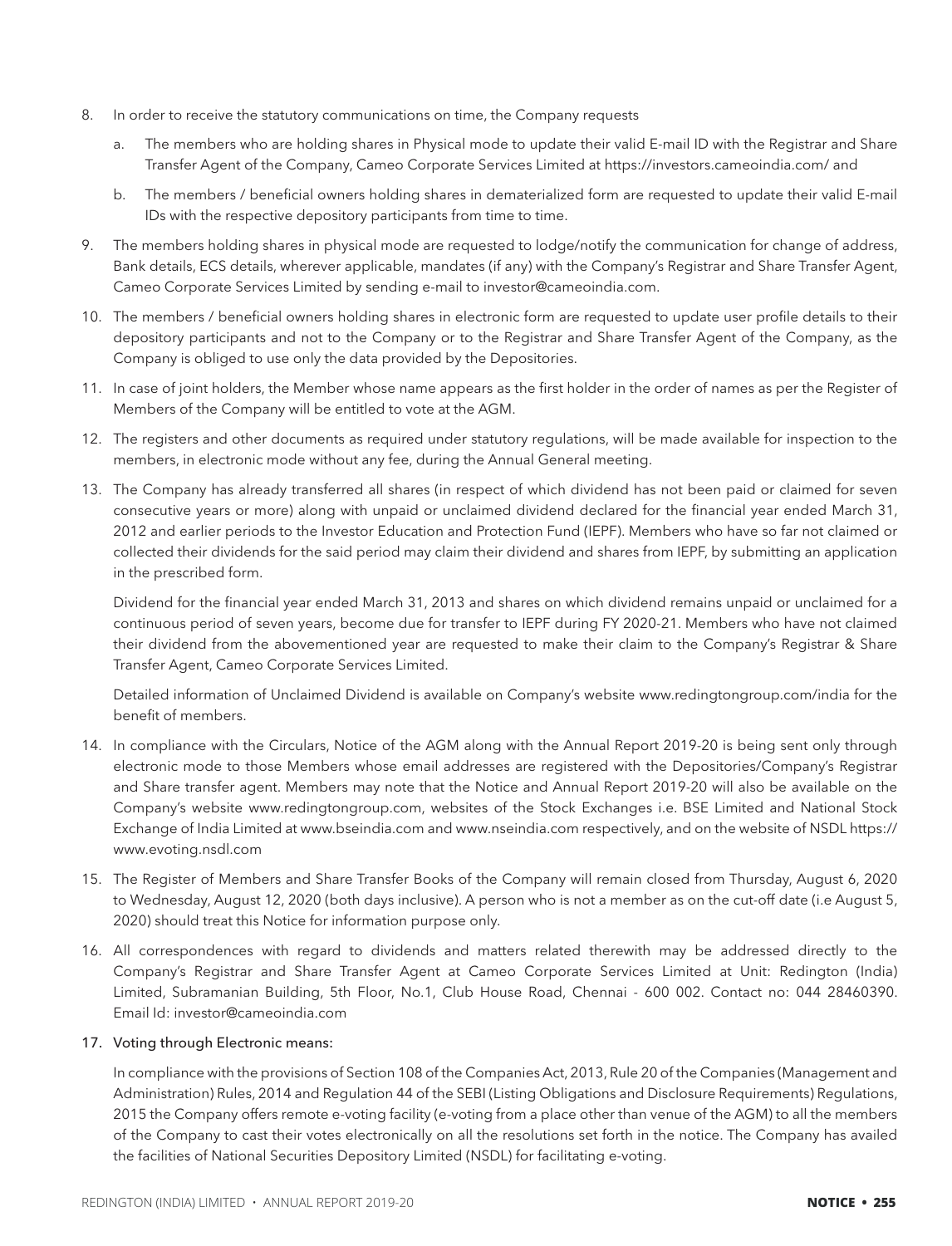# Redington

 The remote e-voting period commences on August 9, 2020 (9:00 am) and ends on August 11, 2020 (5:00 pm). The e-voting module will be disabled by NSDL for voting thereafter. Those Members, who will be present in the AGM through VC / OAVM facility and have not cast their vote on the Resolutions through remote e-voting and are otherwise not barred from doing so, shall be eligible to vote through e-voting system during the AGM.

 The Members who have cast their vote by remote e-voting prior to the AGM may also attend/participate in the AGM through VC / OAVM but shall not be entitled to cast their vote again.

 The voting rights of members shall be in proportion to their shares of the paid-up equity share capital of the Company as on the cut-off date i.e. August 5, 2020.

 The Company has appointed Ms. CS R Bhuvana, Practising Company Secretary, as the 'Scrutiniser' for conducting the E-Voting process in a fair and transparent manner.

 The Board of Directors has appointed Mr. S. V. Krishnan, Chief Financial Officer and Whole Time Director and Mr. M. Muthukumarasamy, Secretary of the Company as the persons severally responsible for the entire e-voting process.

 The Scrutiniser shall make a consolidated Scrutinizer's Report of the votes cast in favour or against, if any, forthwith to the Chairman within a period not exceeding 48 hours from the conclusion of the AGM.

 The results would be declared on or after the date of AGM of the Company by the Chairman or the person authorized by him. The Results declared along with the Scrutinizer's Report shall be placed on the Company's website www.redingtongroup.com/india and on the website of NSDL and shall be forwarded to the Stock Exchanges.

 Any person, who acquires shares of the Company and becomes a member of the Company after dispatch of the notice and holding shares as of the cut-off date i.e August 5, 2020, may obtain the login ID and password by sending a request at evoting@nsdl.co.in or agm@cameoindia.com. However, if he/she is already registered with NSDL for remote e-voting then he/she can use his/her existing User ID and password for casting the vote.

|                                                 | <b>Contact Details</b>                                  |                                                                                                                                            |
|-------------------------------------------------|---------------------------------------------------------|--------------------------------------------------------------------------------------------------------------------------------------------|
| Company's Registrar and<br>Share Transfer Agent | Cameo Corporate Services Limited                        | Subramanian Building, 5th Floor, No.1,<br>Club House Road, Chennai - 600 002.<br>Contact no: 044 28460390.<br>Email Id: agm@cameoindia.com |
| Scrutinizer                                     | Ms CS R Bhuvana,<br><b>Practising Company Secretary</b> | bhuvana.r@akshayamcorporate.com                                                                                                            |
| E-voting Facility Provider                      | <b>National Securities Depository</b><br>Limited (NSDL) | evoting@nsdl.co.in<br>Toll free no.: 1800-222-990.                                                                                         |

The Instructions for members for e-voting are as under:

The way to vote electronically on NSDL e-Voting system consists of "Two Steps" which are mentioned below:

Step 1: Log-in to NSDL e-Voting system at https://www.evoting.nsdl.com/

Step 2: Cast your vote electronically on NSDL e-Voting system.

Details on Step 1 is given below:

## How to Log-in to NSDL e-Voting website?

- 1. Visit the e-Voting website of NSDL. Open web browser by typing the following URL: https://www.evoting.nsdl.com/ either on a Personal Computer or on a mobile.
- 2. Once the home page of e-Voting system is launched, click on the icon "Login" which is available under 'Shareholders' section.
- 3. A new screen will open. You will have to enter your User ID, your Password and a Verification Code as shown on the screen.

 Alternatively, if you are registered for NSDL e-services i.e. IDeAS, you can log-in at https://eservices.nsdl.com/ with your existing IDeAS login. Once you log-in to NSDL e-services after using your log-in credentials, click on e-Voting and you can proceed to Step 2 i.e. Cast your vote electronically.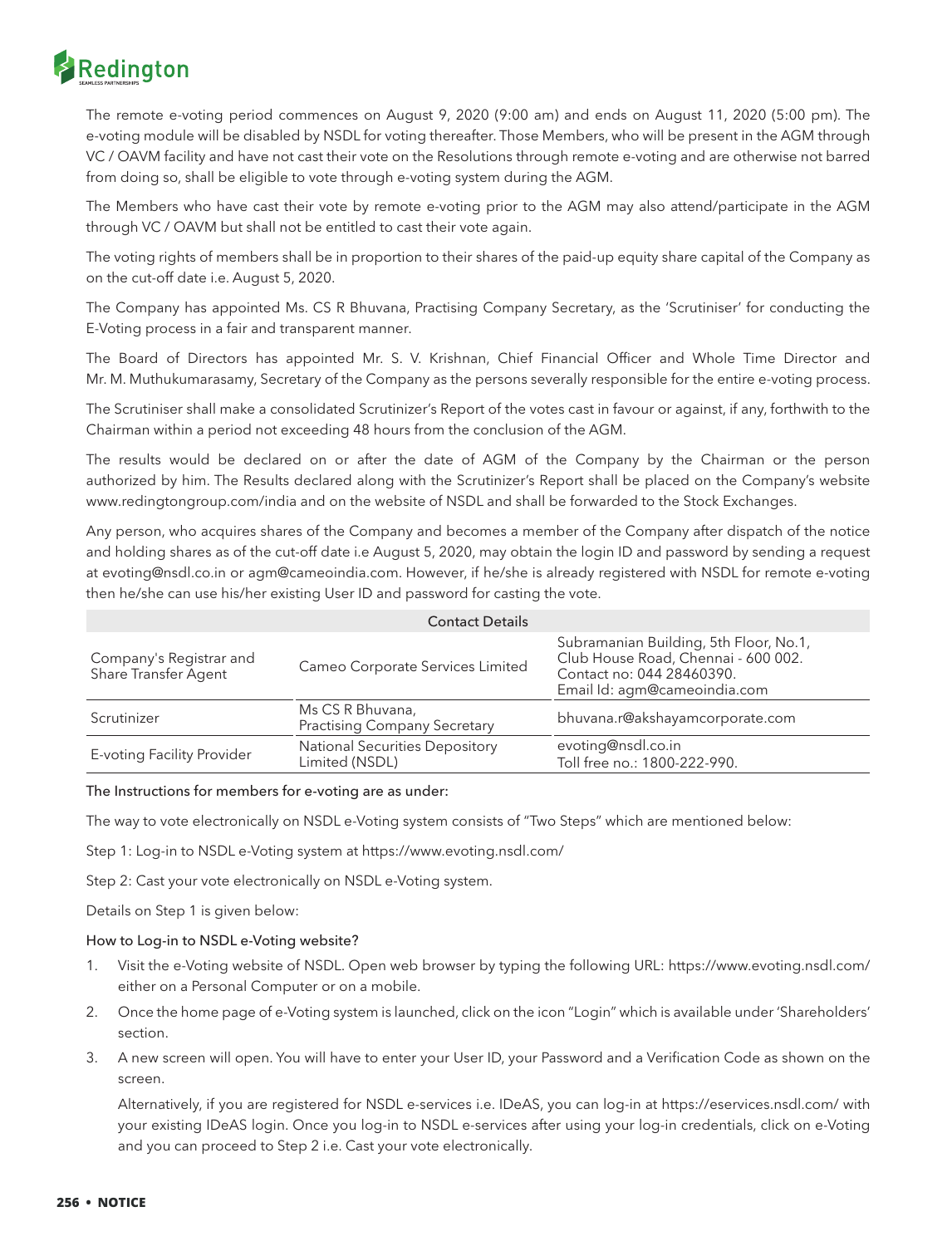## 4. Your User ID details are given below:

|              | Manner of holding shares i.e. Demat (NSDL or CDSL)<br>or Physical | Your User ID is:                                                                                                                                                |
|--------------|-------------------------------------------------------------------|-----------------------------------------------------------------------------------------------------------------------------------------------------------------|
|              | a) For Members who hold shares in demat account<br>with NSDL.     | 8 Character DP ID followed by 8 Digit Client ID<br>For example, if your DP ID is IN300*** and Client ID is 12******<br>then your user ID is IN300***12******.   |
|              | b) For Members who hold shares in demat account<br>with CDSL.     | 16 Digit Beneficiary ID<br>For example if your Beneficiary ID is 12************** then your<br>user ID is 12**************                                      |
| $\mathsf{C}$ | For Members holding shares in Physical Form.                      | EVEN Number followed by Folio Number registered with<br>the company<br>For example if folio number is 001*** and EVEN is 101456<br>then user ID is 101456001*** |

#### 5. Your password details are given below:

- a) If you are already registered for e-Voting, then you can use your existing password to login and cast your vote.
- b) If you are using NSDL e-Voting system for the first time, you will need to retrieve the 'initial password' which was communicated to you. Once you retrieve your 'initial password', you need to enter the 'initial password' and the system will force you to change your password.
- c) How to retrieve your 'initial password'?
	- (i) If your email ID is registered in your demat account or with the company, your 'initial password' is communicated to you on your email ID. Trace the email sent to you from NSDL from your mailbox. Open the email and open the attachment i.e. a .pdf file. Open the .pdf file. The password to open the .pdf file is your 8-digit client ID for NSDL account, last 8 digits of client ID for CDSL account or folio number for shares held in physical form. The .pdf file contains your 'User ID' and your 'initial password'.
	- (ii) If your email ID is not registered, please follow the steps mentioned below in 'Process for those shareholders whose e-mail IDs are not registered'.
- 6. If you are unable to retrieve or have not received the "Initial password" or have forgotten your password:
	- a. Click on "Forgot User Details/Password" (If you are holding shares in your demat account with NSDL or CDSL) option available on www.evoting.nsdl.com.
	- b. Click on "Physical User Reset Password" (If you are holding shares in physical mode) option available on www.evoting.nsdl.com.
	- c. If you are still unable to get the password by aforesaid two options, you can send a request at evoting@nsdl.co.in mentioning your demat account number/folio number, your PAN, your name and your registered address.
	- d. Members can also use the OTP (One Time Password) based login for casting the votes on the e-Voting system of NSDL.
- 7. After entering your password, tick  $(\checkmark)$  on Agree to "Terms and Conditions" by selecting on the check box.
- 8. Now, you will have to click on "Login" button.
- 9. After you click on the "Login" button, Home page of e-Voting will open.

### Details on Step 2 is given below:

How to cast your vote electronically on NSDL e-Voting system?

- 1. After successful login at Step 1, you will be able to see the Home page of e-Voting. Click on e-Voting. Then, click on Active Voting Cycles.
- 2. After clicking on Active Voting Cycles, you will be able to see all the companies "EVEN" in which you are holding shares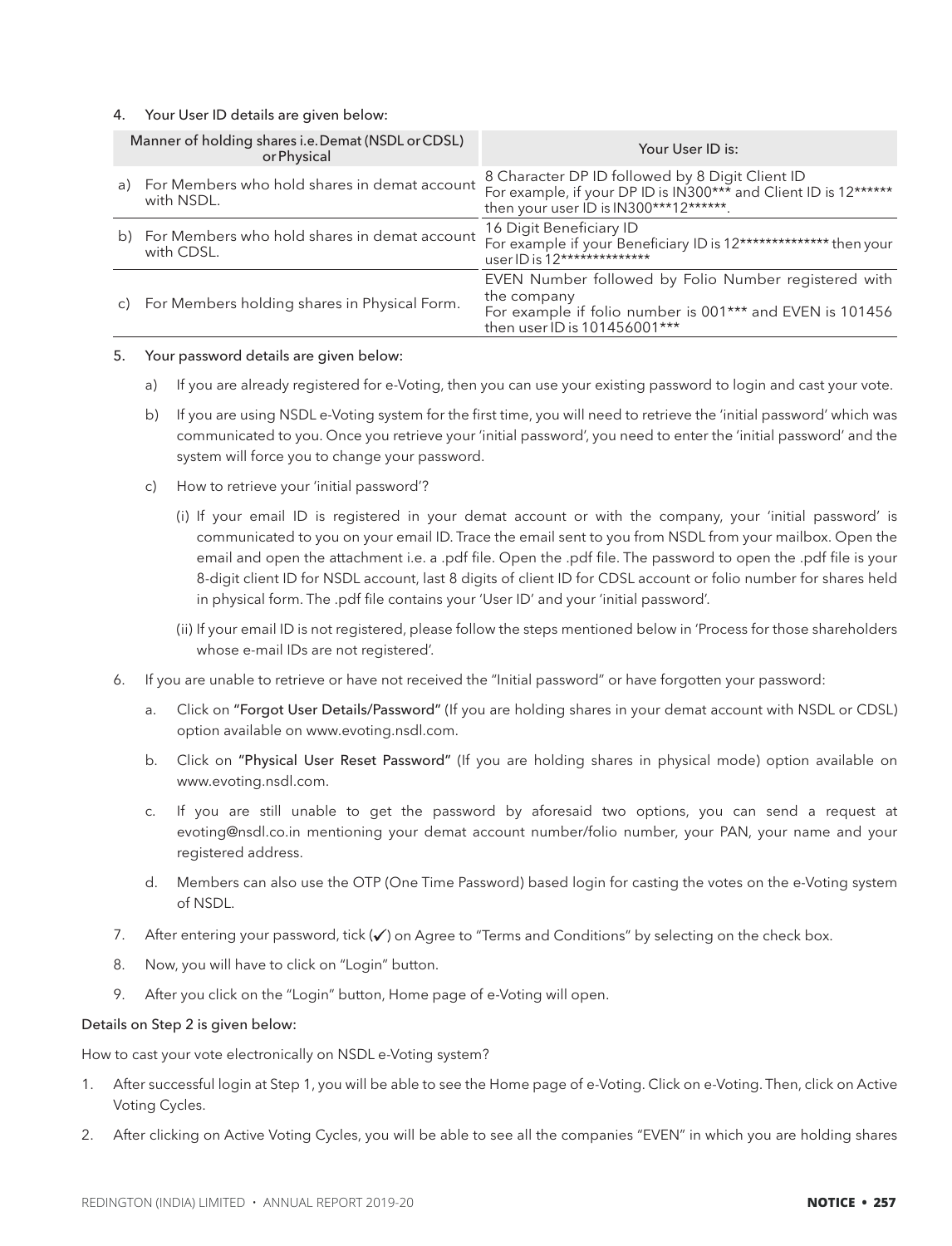# Redington

and whose voting cycle is in active status.

- 3. Select "EVEN" of company for which you wish to cast your vote.
- 4. Now you are ready for e-Voting as the Voting page opens.
- 5. Cast your vote by selecting appropriate options i.e. assent or dissent, verify/modify the number of shares for which you wish to cast your vote and click on "Submit" and also "Confirm" when prompted.
- 6. Upon confirmation, the message "Vote cast successfully" will be displayed.
- 7. You can also take the printout of the votes cast by you by clicking on the print option on the confirmation page.
- 8. Once you confirm your vote on the resolution, you will not be allowed to modify your vote.

## General Guidelines for shareholders

- 1. Institutional shareholders (i.e. other than individuals, HUF, NRI etc.) are required to send scanned copy (PDF/JPG Format) of the relevant Board Resolution/ Authority letter etc. with attested specimen signature(s) of the duly authorized signatory(ies) who are authorized to vote, to the Scrutinizer by e-mail to bhuvana.r@akshayamcorporate.com, with a copy marked to evoting@nsdl.co.in.
- 2. It is strongly recommended not to share your password with any other person and take utmost care to keep your password confidential. Login to the e-voting website will be disabled upon five unsuccessful attempts to key-in the correct password. In such an event, you will need to go through the "Forgot User Details/Password?" or "Physical User Reset Password?" option available on www.evoting.nsdl.com to reset the password.
- 3. In case of any queries, you may refer the Frequently Asked Questions (FAQs) for Shareholders and e-voting user manual for Shareholders available at the download section of www.evoting.nsdl.com or call on toll free no.: 1800-222-990 or send a request at evoting@nsdl.co.in

## Process for registration of e-mail IDs for receiving Annual Report and login details for e-voting and for participation in AGM through VC/OAVM to those shareholders whose e-mail IDs are not registered

- 1. In case shares are held in physical mode, please get your email address registered with Company's Registrar M/s. Cameo Corporate Services Limited, by clicking the link: https://investors.cameoindia.com/ and follow the registration process as guided therein. You are requested to provide details such as Name, Folio Number, Certificate number, PAN, mobile number and e mail id.
- 2. In case shares are held in demat mode, please provide DPID-CLID (16-digit DPID + CLID or 16-digit beneficiary ID), Name, Client master or copy of Consolidated Account Statement, PAN (self-attested scanned copy of PAN card), Aadhar (selfattested scanned copy of Aadhar card) by e-mail to evoting@nsdl.co.in.

### The instructions for members for e-voting on the day of the AGM are as under –

- 1. The procedure for e-Voting on the day of the AGM is same as the instructions mentioned above for remote e-voting.
- 2. Only those Members/ shareholders, who will be present in the AGM through VC/OAVM facility and have not casted their vote on the Resolutions through remote e-Voting and are otherwise not barred from doing so, shall be eligible to vote through e-Voting system in the AGM.
- 3. Members who have voted through Remote e-Voting will be eligible to attend the AGM. However, they will not be eligible to vote at the AGM.

The shareholders may refer the Frequently Asked Questions (FAQs) and e-voting user manual available at the download section of www.evoting.nsdl.com or call on toll free no.: 1800-222-990 or send a request at evoting@nsdl.co.in for any grievances connected with the facility for e-Voting on the day of the AGM.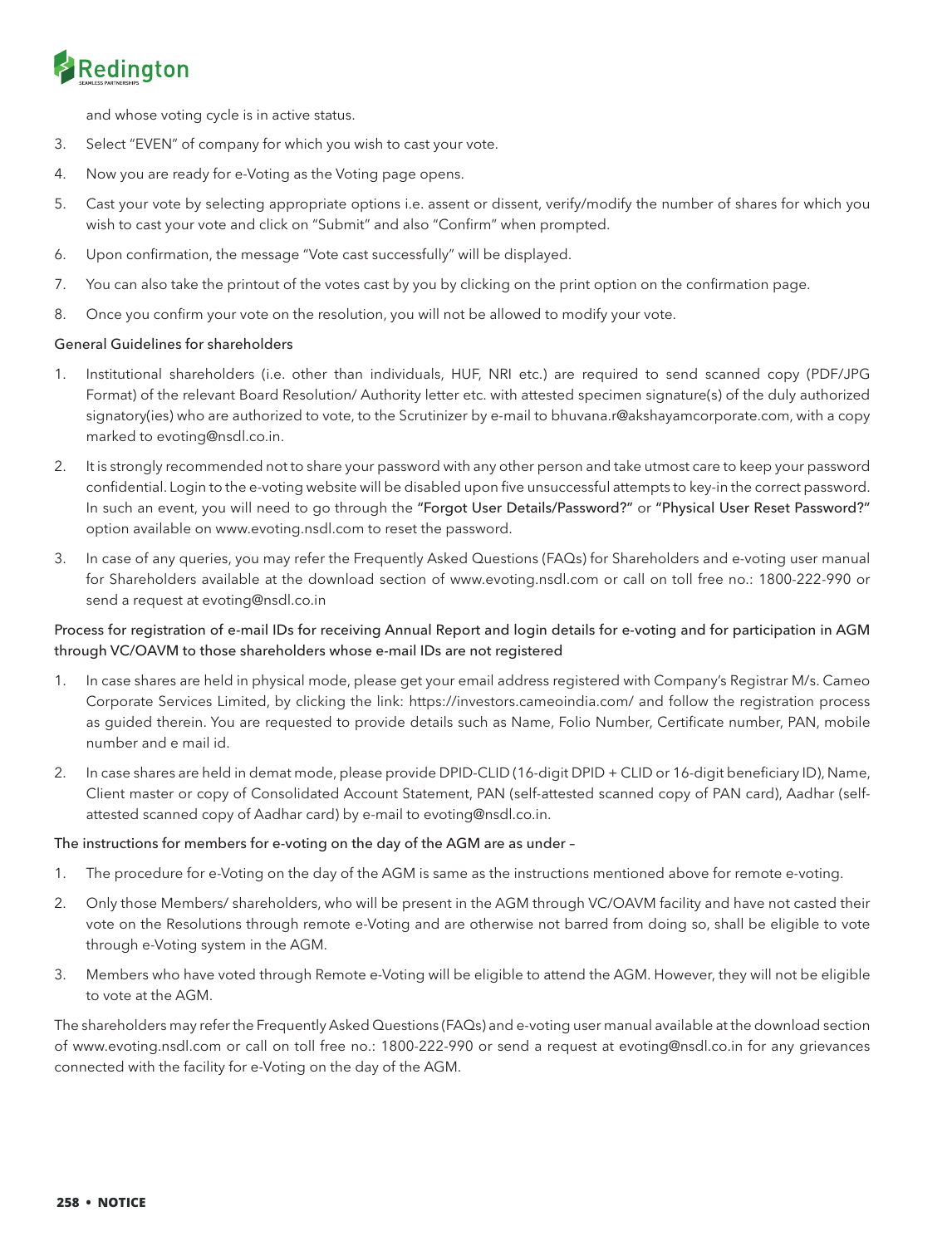## Instructions for members for attending the AGM through VC/OAVM and for voting during AGM are as under –

- 1. Members will be provided with a facility to attend the AGM through VC/OAVM through NSDL e-Voting system. Members may access the same at https://www.evoting.nsdl.com under shareholders/members login by using the remote e-voting credentials. The link for joining meeting through VC/OAVM will be available in shareholder/members login where the EVEN of Company will be displayed. Please note that the members who do not have the User ID and Password for e-Voting or have forgotten the User ID and Password may retrieve the same by following the remote e-Voting instructions mentioned in the notice to avoid last minute rush. Further members can also use the OTP based login for logging into the e-Voting system of NSDL.
- 2. Members are encouraged to join the Meeting through Desktops or Laptops or Tablets for better experience.
- 3. Further Members will be required to allow Camera and use Internet with a good speed to avoid any disturbance during the meeting.
- 4. Please note that Participants connecting from Desktops or Tablets or Laptop via Mobile Hotspot may experience Audio/ Video loss due to fluctuation in their respective network. It is therefore recommended to use Stable Wi-Fi or LAN Connection to mitigate any kind of aforesaid glitches.
- 5. Members can join the AGM in VC/OAVM mode, between 15 minutes before and after the scheduled time of commencement of the meeting by following the procedure mentioned in this notice.
- 6. The facility for participation in the AGM through VC/OAVM will be available for 1000 members on first-come-first-served basis. This will not include large shareholders (i.e shareholders holding 2% or more shareholding), Institutional Investors, Directors, Key Managerial Personnel, Auditors, etc., who are allowed to attend the AGM without restriction on account of first-come-first-served basis.
- 7. Shareholders who would like to express their views/ask questions may express the same through any of the following options –
	- A. Through Registered E-Mail ID: Shareholders may send their views/questions in advance, mentioning their name, DP ID and Client ID/folio number, PAN, mobile number at investors@redington.co.in from August 6, 2020 (09.00 AM) to August 10, 2020 (05.00 PM). Members are requested to send their e-mail with the subject titled "AGM 2020 - Expression of views/questions". The same will be replied by the Company suitably.
	- B. Being a speaker during AGM: Members may register themselves as speaker by sending their request from their registered e-mail address mentioning their name, demat account number/folio number, email ID, mobile number at investors@redington.co.in on or before the closing business hours of August 9, 2020. Those members who have registered themselves as a speaker will only be allowed to express their views/ask questions during the AGM. The Company reserves the right to restrict the number of speakers, upto 10 members, on first-come-first-served basis.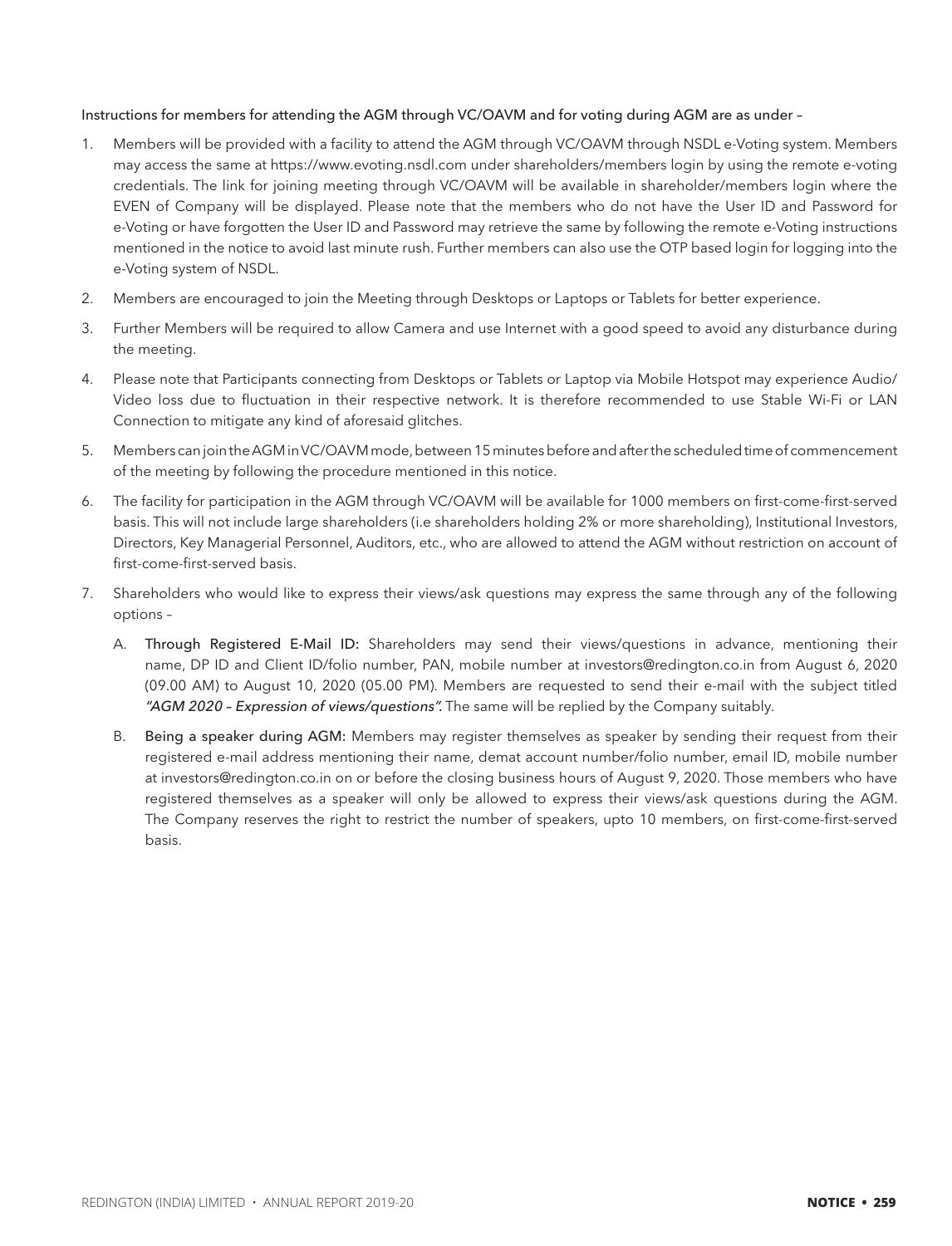

## Explanatory Statement to the Notice

Item No. 5

The Company had appointed Ernst & Young LLP, Singapore (EY) as Auditors for the Branch office at Singapore for the Financial Year 2019-20, in the Annual General Meeting held on July 30, 2019. As the term of office of EY has expired on 31st March 2020, it is proposed to re-appoint EY, as Auditors for the Branch office at Singapore for the Financial Year 2020-21.

The Board recommends the resolution set out in item no. 5 of the Notice for the approval of members.

None of the Directors, Key Managerial Personnel of the Company or their relatives are concerned or interested in the resolution no. 5 set out in this Notice.

This item is considered unavoidable, and hence included in this notice.

## Item No. 6

The members of the Company at their meeting held on August 3, 2015 approved the payment of commission to Non-Executive Directors upto a limit of 1% of net profits of the Company subject to the applicable provisions of the Companies Act, 2013 and the then Clause 49 of Listing Agreement, for a period of five years from the financial year ended March 31, 2015.

Considering the contribution and guidance of the Non-Executive Directors for the progress of the Company, it is proposed to continue payment to the Non-Executive Directors a commission out of the net profits of the Company, subject to the applicable provisions of the Companies Act, 2013, for a further period of five years from the financial year ended March 31, 2020.

The Board recommend the resolution set out in item no. 6 of the Notice for approval of members.

None of the Directors, other than the Non-Executive Directors of the Company to the extent of their shareholding, Key Managerial Personnel of the Company or their relatives are concerned or interested in the resolution no. 6 set out in this Notice.

This item is considered unavoidable, and hence included in this notice.

By Order of the Board For Redington (India) Limited

Place : Chennai **M Muthukumarasamy M Muthukumarasamy M Muthukumarasamy M Muthukumarasamy** Date : June 11, 2020 **Company Secretary**